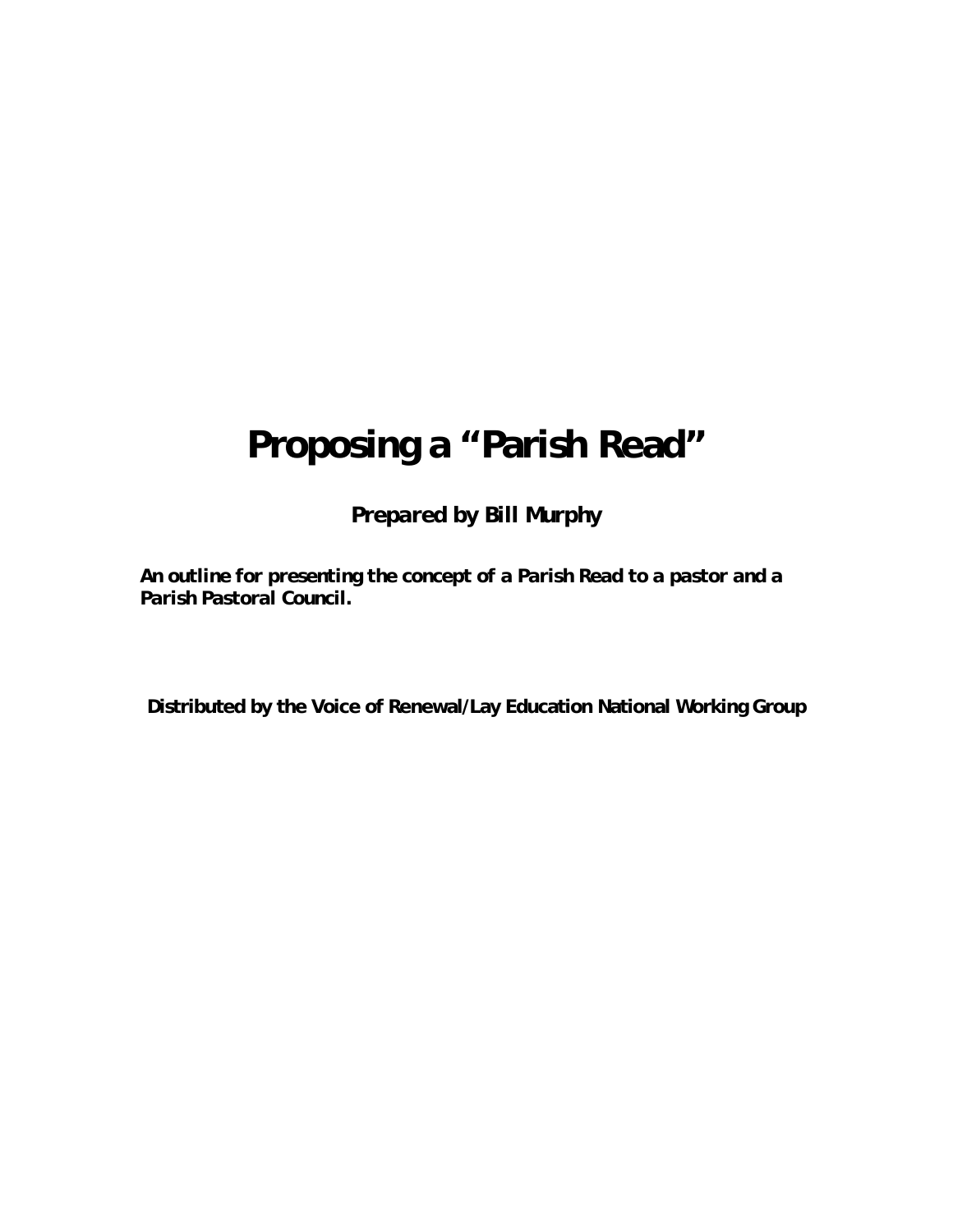# **What Is a Parish Read?**

A number of communities in Massachusetts have initiated town-wide reading programs as a way to foster adult conversation and build community ties. These "town reads" call for citizens within the community to all read the same book during the same general time period and then share their reflections about that book in a variety of settings. A "parish read" applies the same concept to the parish community.

#### **Suggestion: That our Pastoral Council organize and lead a Parish Read.**

#### *Some Goals for the Parish Read*

- Provide an adult education process for those who might otherwise be hard to reach
- Provide opportunities for people to meet and get to know each other and form a community on a new level
- Facilitate faith-sharing and respect for a variety of experiences and opinions
- Exhibit hospitality and a welcoming atmosphere
- Affirm and empower the faith experiences of adult Catholics

#### *Books to Consider for Use*

*Jesus Before Christianity* by Alfred Nolan *A Faith That Dares to Speak* by Donald Cozzens *Common Calling* edited by Stephen Pope *Living Vatican II* by Gerald O'Collins *The Beginnings of the Church* by Frederick Cwiekowski *What Is the Point of Being Christian?* By Timothy Radcliffe